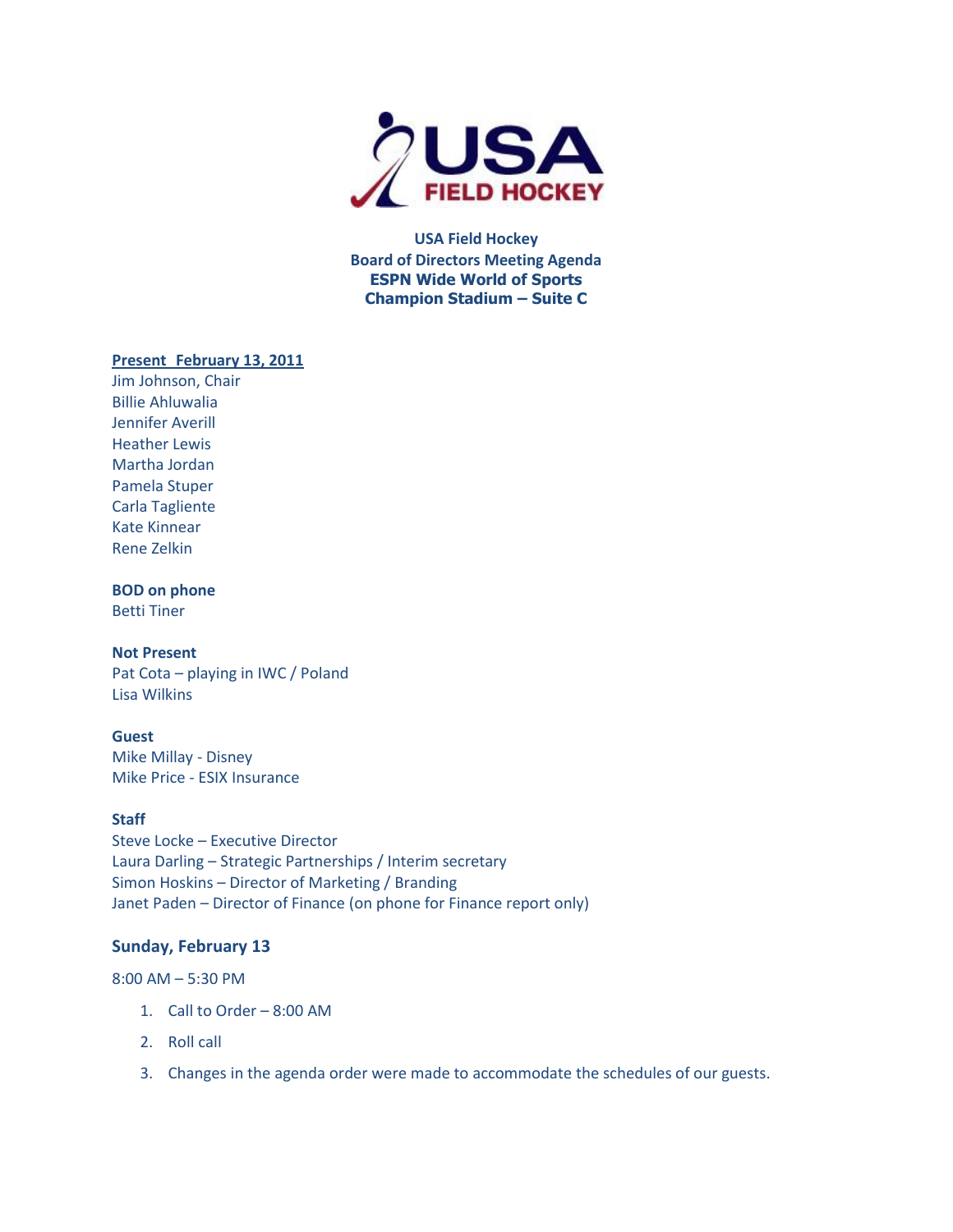- 4. Insurance presentation Mike Price, ESIX \*See attached presentation
- 5. Chairman of the Board Report Jim Johnson
	- A. Jim Johnson distributed to the Board a proposed Board of Director's New Board Member Orientation program and requested feedback from the BOD by the end of next week. He also suggested the BOD receive Governance Series by Board Source for Nonprofit Boards as part of the overall board orientation program.
	- B. Jim Johnson suggested it was time to update the bylaws.
	- C. Jim suggested the next BOD meeting included old and new members to help ease the transition.
- 6. Visit and tour of **Disney complex** by Mike Millay. Mike presented the BOD with an overview of the Disney complex.

#### **7. Ethics Committee Report**

- A. Simon Gray joined the meeting telephonically to give his Ethics Committee Report
- **B. Motion**: BOD to move into Executive session for Simon Gray's report. **All in Favor**
- **C. Motion:** To leave Executive session at 10:39AM. **All in Favor**
- D. Ralf Heuser joined the open meeting by phone
- E. **Motion:** General recommendations of the Ethics committee on page 13 of the Ethics Committee report are to be entered into the public record and the BOD will consider those recommendations into account. The recommendations will also be included into our governance discussion when amending bylaws. **All in Favor**
- F. Ethics Committee General Recommendations excerpts from Page 13 of committee report.
	- 1. Use and proper implementations by USFHA of an accounting system that allows individual event funding and expenditure to be identified and differentiated (already implemented).
	- 2. A review of protocols used by USFHA for obtaining grant funding from USFHF and USMFHF, and a strengthening of such protocols to require a detailed and itemized breakdown of grant funding.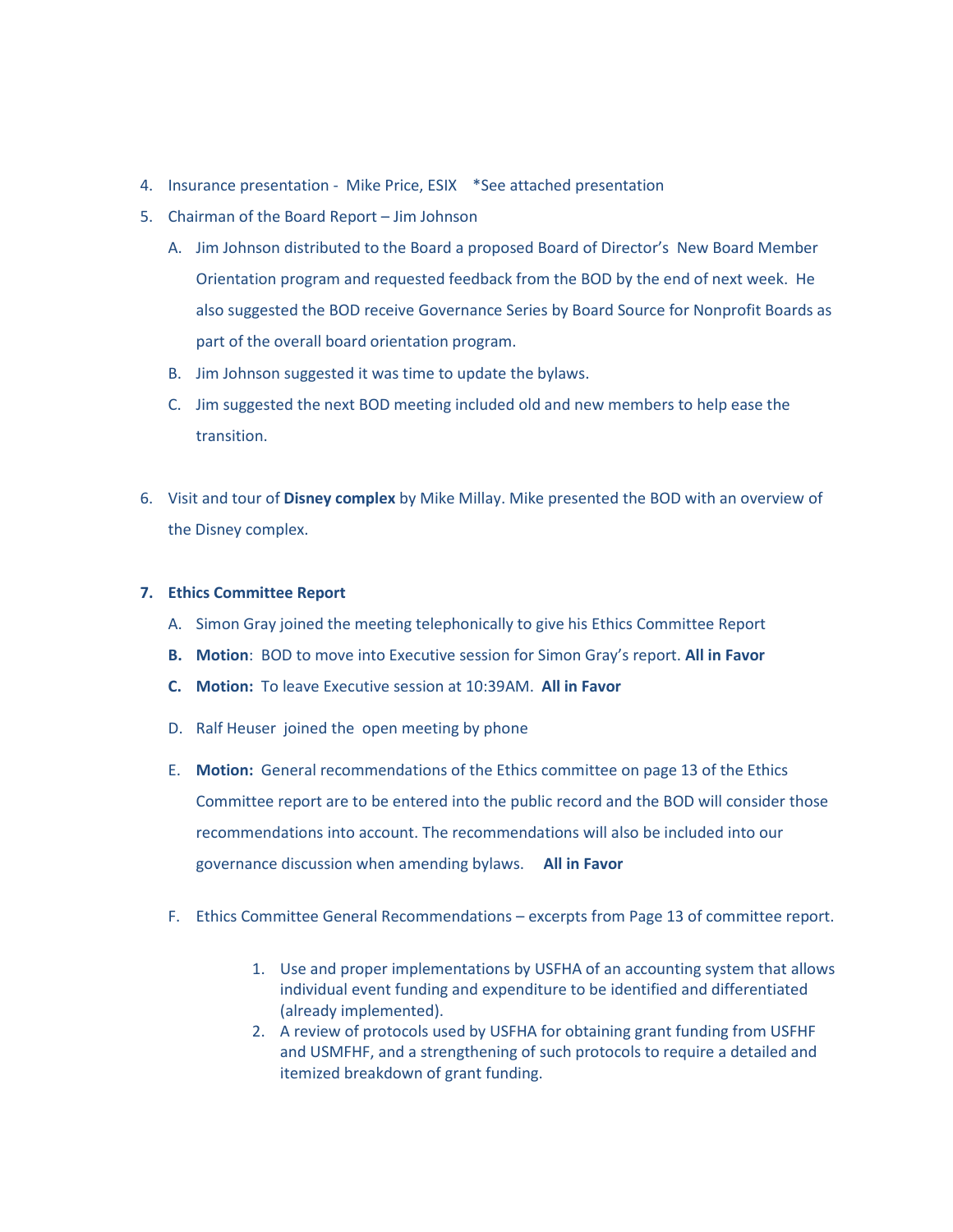- 3. Implementation of financial oversight and management procedures requiring USFHA to regularly report to USFHF and/or USMFHF on ongoing expenditure of grant monies.
- 4. The protocols should also require USFHA to provide a detailed, final financial audit of all event where USFHF or USMFHF grant funding is used: this audit should show total funding by source and total expenditures by detailed line item as budgeted, as well as how grant monies were used.
- 5. The make-up of the USFHF Board should be reviewed in conjunction with any review of the applicable By-Laws concerning 'overlapping' Board members. From an ethical and financial control viewpoint, the number of independent (non USFHA Board) Directors could be increased or the number of USFHA Board Members be reduced, so that USFHA Board Members do not dominate the USFHF Board.
- G. **Motion:** With respect to specific recommendation made, the ethic committee found no evidence of, fraud, malfeasance, and misappropriation of funds. **All in Favor**
- **H. Motion:** We asked the Executive Director to review the records with respect to the reimbursement of the JR Men World Cup players, and that whatever amounts were promised to those players, as were recorded in the minutes of the FHF, be paid to the players, assuming they have not already been paid**. All in Favor. One Abstention**
- **I. Motion:** Move to instruct the Executive Director to obtain legal tax advice with respect to required IRS filings, to update the forms and any requested information from BOD and ask the Executive Director to review prior filings for conformity to requirements and correct such filing, if advised by legal counsel to do so**. All in Favor**
- J. For the record, Heather Lewis is not an employee of White Mountain Sports.
- 8. Executive Director Report Steve Locke \*see attachment

### **Motion to adjourn for Lunch**

- 9. Committee Reports
	- A. Nomination and voting on new BOD members
		- i. Alva Serrette joined meeting by phone and gave the committee report.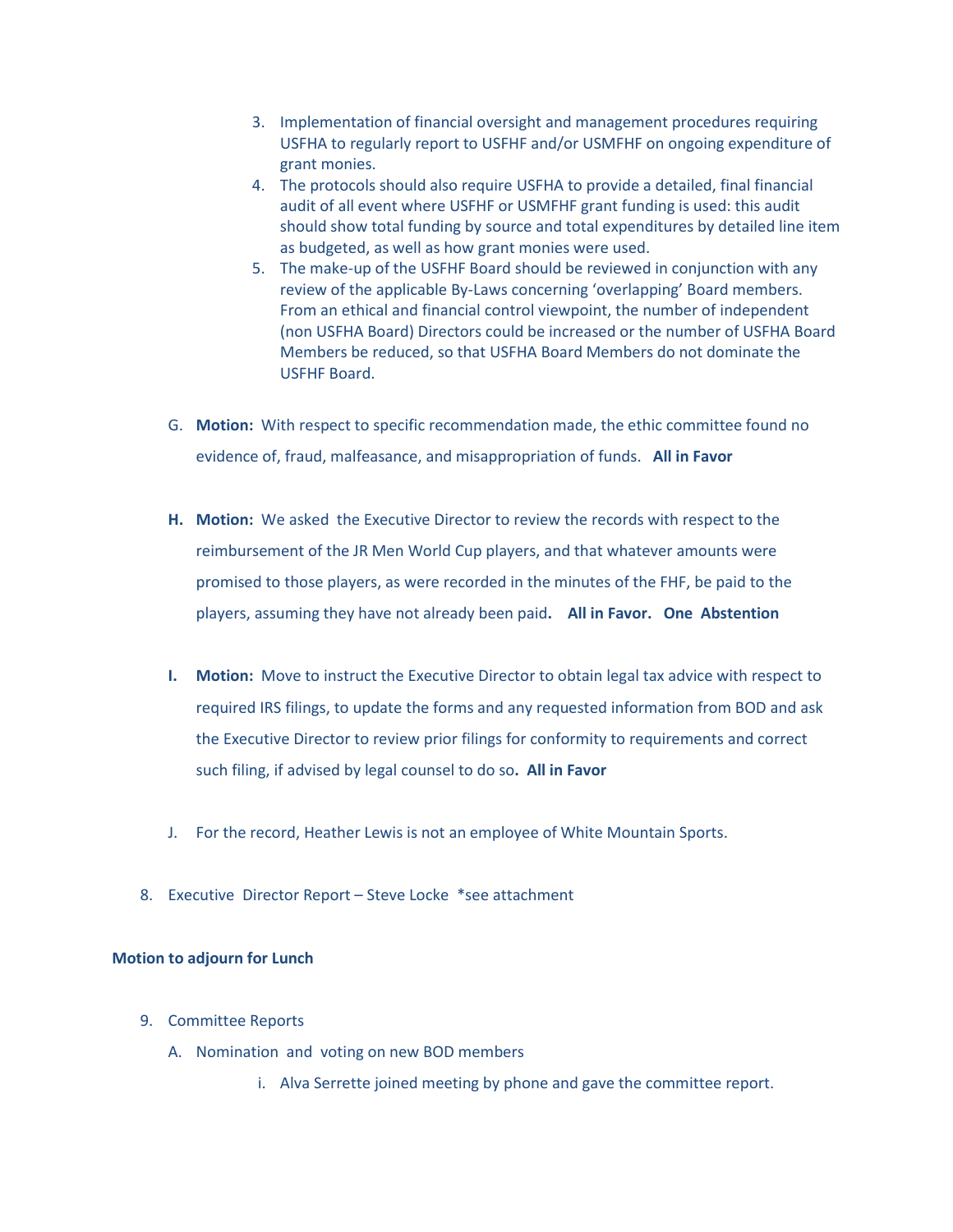\*see report.

ii. Jim Johnson relinquished the Chair as he was a candidate for a Board position. Martha Jordan took over the Chair duties during the election time period.

**Motion:** To ratify the Independent and At Large candidates. **All in Favor**

- Ratified as Independent Directors:
	- o Anthony Gulotta (with financial expertise)
	- o Tej Singh
- Ratified as At-Large Candidates:
	- o Billie Ahluwalia
	- o Jacqueline Scally
	- o James "Jim" Johnson
	- o Joseph Gote
	- o Laura Lee
	- o Randall Sundeen

**Motion:** To add Heather Lewis as a candidate for an At Large Board seat.

#### **Passed; 2 Abstained**

- iii. For the record: Balloting is secret.
- iv. Winning the At Large Board seats are Heather Lewis , Billy Ahluwalia and Jim Johnson
- v. Jim Johnson resumed the chair position following the elections.
- B. Development Committee Report Betti Tiner

NO Report

- C. Finance and Audit Billie Ahluwalia
	- i. Approval of Auditors

**Motion:** To appoint STOCKMEN KAST RYAN as the auditors for next year. **All in Favor.** 

ii. Finance report – Janet Paden, CFO

\*see reports

- iii. It was requested the unaudited Financials be posted quarterly on the web and the audited financial at year end.
- 10. Marketing and Communications report Simon Hoskins, Director of Sponsorship and Marketing \*see attached report
- 11. Technical Director report Terry Walsh, Technical Director \*see attached report